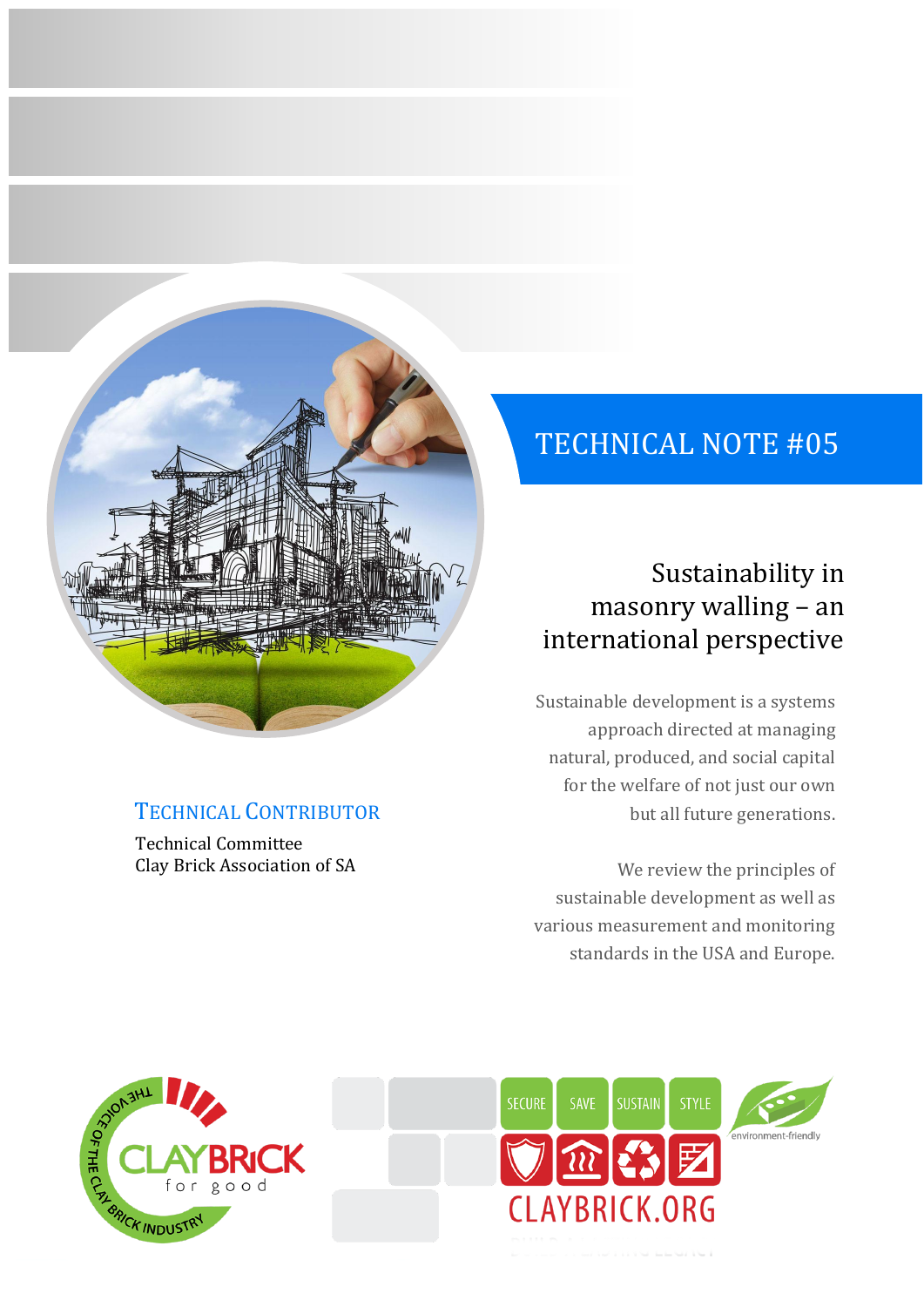

## **SUSTAINABILITY** IN THE CONTEXT OF CLAY BRICK MASONRY

This Technical Note reviews seminal publications around the principles of Sustainable Development and in particular articles published during the proceedings of SB10 and SB11. The potential for new standards that contribute toward achieving greater sustainability in buildings in the RSA is examined.

#### SUSTAINABILITY PRINCIPLES

The Brundtland Report issued by the World Commission on Environment & Development of 1983 (named after the Chairman Gro Harlem Brundtland) set out the following fundamental definition of Sustainability:

> *'Sustainable Development is development which meets the needs of the present without compromising the ability of future generations to meet their own needs.'*

Conflict between the various competing goals involves the simultaneous pursuit of economic prosperity, environmental quality and social equity, which today is known as the three dimensions of sustainability, or 'the triple bottom line.

The 'destination' of sustainability is a set of wishful characteristics of a futuresystem. The Agenda 21 item of the World Conference of Nations in Rio de Janeiro of 1992:

- Clearly identified information, integration and participation as key building blocks to help countries achieve broader public participation in decision-making, as a fundamental prerequisite for achieving sustainable development.
- Forms the basis of the Principles to be followed by the process of the annual Conference of the Parties (COP), of which COP17 was held in Durban in 2011. Key international agreements, such as the Kyoto Protocol that binds certain countries to reduce their Greenhouse Gas emissions are the product of this process.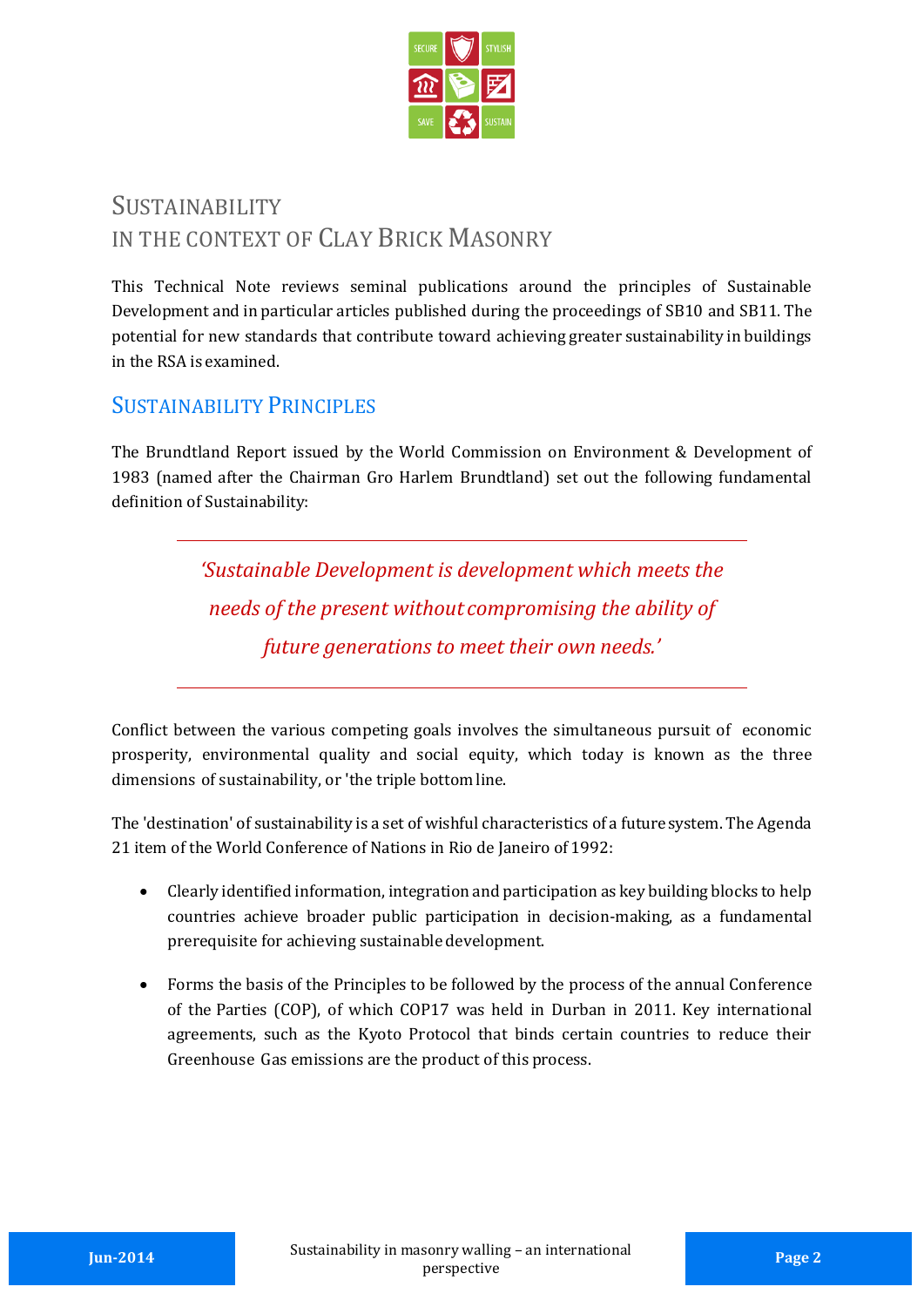

#### ENVIRONMENTAL SUSTAINABILITY

Environmental sustainability is the process of making sure current processes of interaction with the environment are pursued with the idea of keeping the environment as pristine as naturally possible, based on an ideal-seeking behaviour.

An "unsustainable situation" occurs when natural capital (the sum total of nature's resources) is used up faster than it can be replenished. Sustainability requires that human activity only use nature's resources at a rate at which they can be replenished naturally. Inherently the concept of sustainable development is intertwined with the concept of carrying capacity, as the long-term result of environmental degradation is an inability to sustain humanlife.

#### ECONOMIC SUSTAINABILITY

From the above it is clear why Economists view the economy and the environment as a single interlinked system. A unified valuation methodology is in the process of being defined, but no single index or measurement yet provides a simple measure of progress.

Intergenerational equity can be incorporated into this approach, as for the economic valuations of climate change economics. This rules out discrimination against future generations and allows for the possibility of renewable alternatives to petro-chemicals and other nonrenewableresources.

#### SOCIAL SUSTAINABILITY

Efficient policies are compatible with increasing human welfare, eventually reaching a golden-rule steady state. Poverty eradication, synonymously with job creation, has in many under-developed countries been seen as a superior ideal, however the eight Millennium Development Goals of the United Nations Development Programme includes Goal 7: Ensure environmentalsustainability.

#### MEASUREMENT OF SUSTAINABILITY

Broadly defined, the sustainable development agenda enjoins current generations to take a systems approach to growth and development, and to manage natural, produced, and social capital for the welfare of their own and future generations.

The measurement and monitoring of this multifaceted agenda is problematic. Different organisations have tried to measure and monitor the proximity to what they consider sustainability by implementing what has been called; sustainability metrics and indices. Even at Project level there is a lack of uniformity of measurement.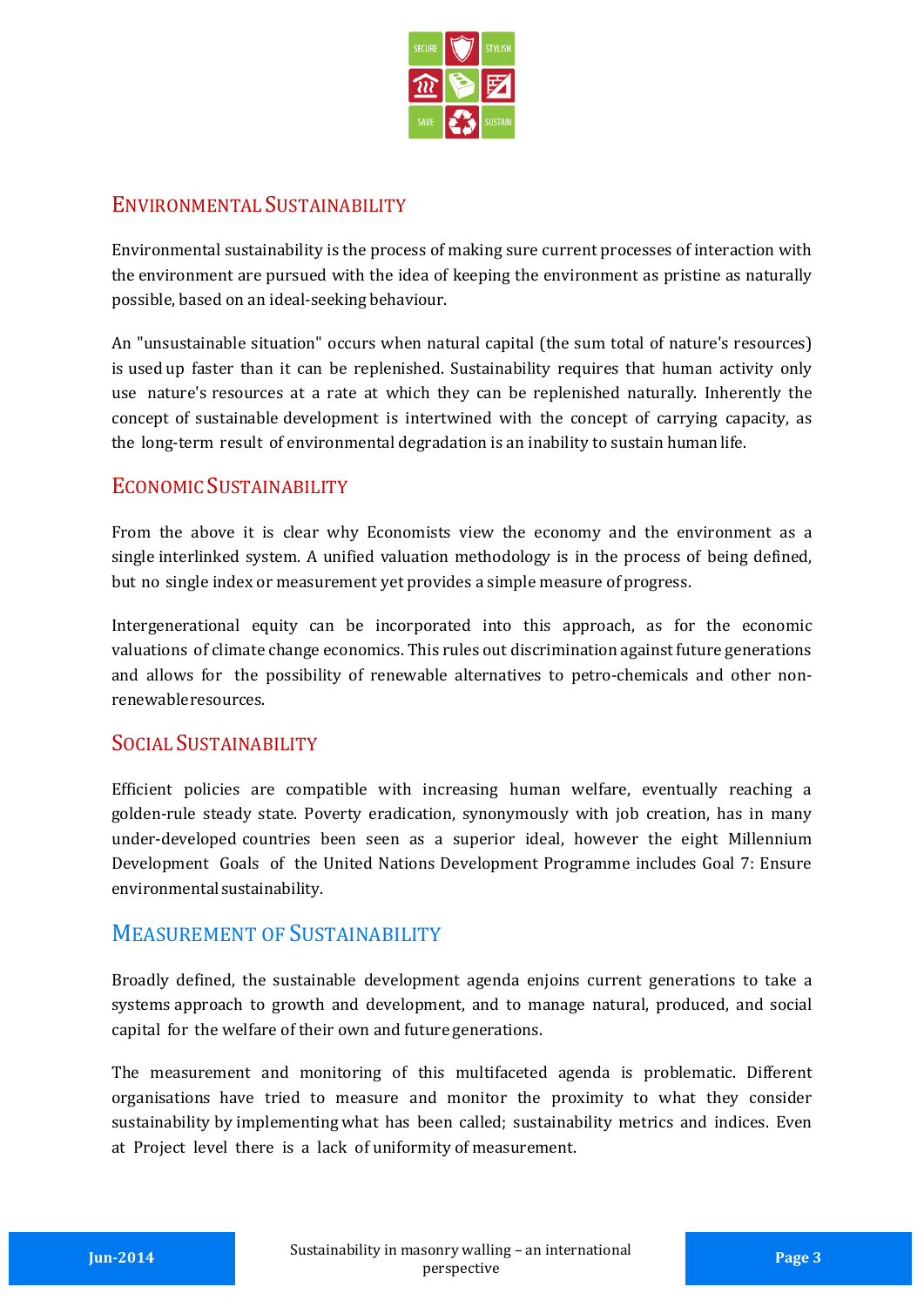

#### USA PERSPECTIVES OF SUSTAINABILITY

In 2007, a report for the U.S. Environmental Protection Agency stated, "While much discussion and effort has gone into sustainability indicators, none of the resulting systems clearly tells us whether our society is sustainable. At best, they can tell us that we are heading in the wrong direction, or that our current activities are not sustainable. More often, they simply draw our attention to the existence of problems, doing little to tell us the origin of those problems and nothing to tell us how to solvethem."

Nevertheless, a majority of authors assume that a set of well-defined and harmonised indicators is the only way to make sustainability tangible. Those indicators are expected to be identified and adjusted through empirical observations and trial and error. Commonly used terms, measures and reporting systems are Carbon Footprint  $(CO<sub>2</sub>)$ , Global Warming Potential (GWP), Ozone Depletion Potential (ODP), Material Input per unit of Service (MIPS, Green Building Ratings Systems and the Global Reporting Initiative - all contribute to achieving some comparability.

The most common critiques of such measurements are related to issues like data quality, assumptions, comparability, objective function and the necessary resources. The monetisation of carbon and pollution impacts in terms of an integral, long-term cost-benefit measure and monitoring tool for the sustainability of every project, activity or enterprise would seem to be one solution, which might meet the objective.

The agreement of international or even nationally relevant measures is only attainable if globally relevant assumptions can be agreed upon. Pollution by way of  $CO<sub>2</sub>$  emissions is a global problem, but with regional or even local causes. What is needed is a practical guideline towards sustainable development following the principle of conservation rather than restricting the consumption of resources.

#### INTERNATIONAL STANDARDS OF SUSTAINABILITY

The tenets of sustainable development are established by *ISO 15392: Sustainability in Building Construction – General Principles:*

- Continual improvement
- Equity
- Global thinking and local action
- Holistic approach
- Responsibility
- Involvement of interested parties
- Long-term consideration
- Precaution and risk
- Transparency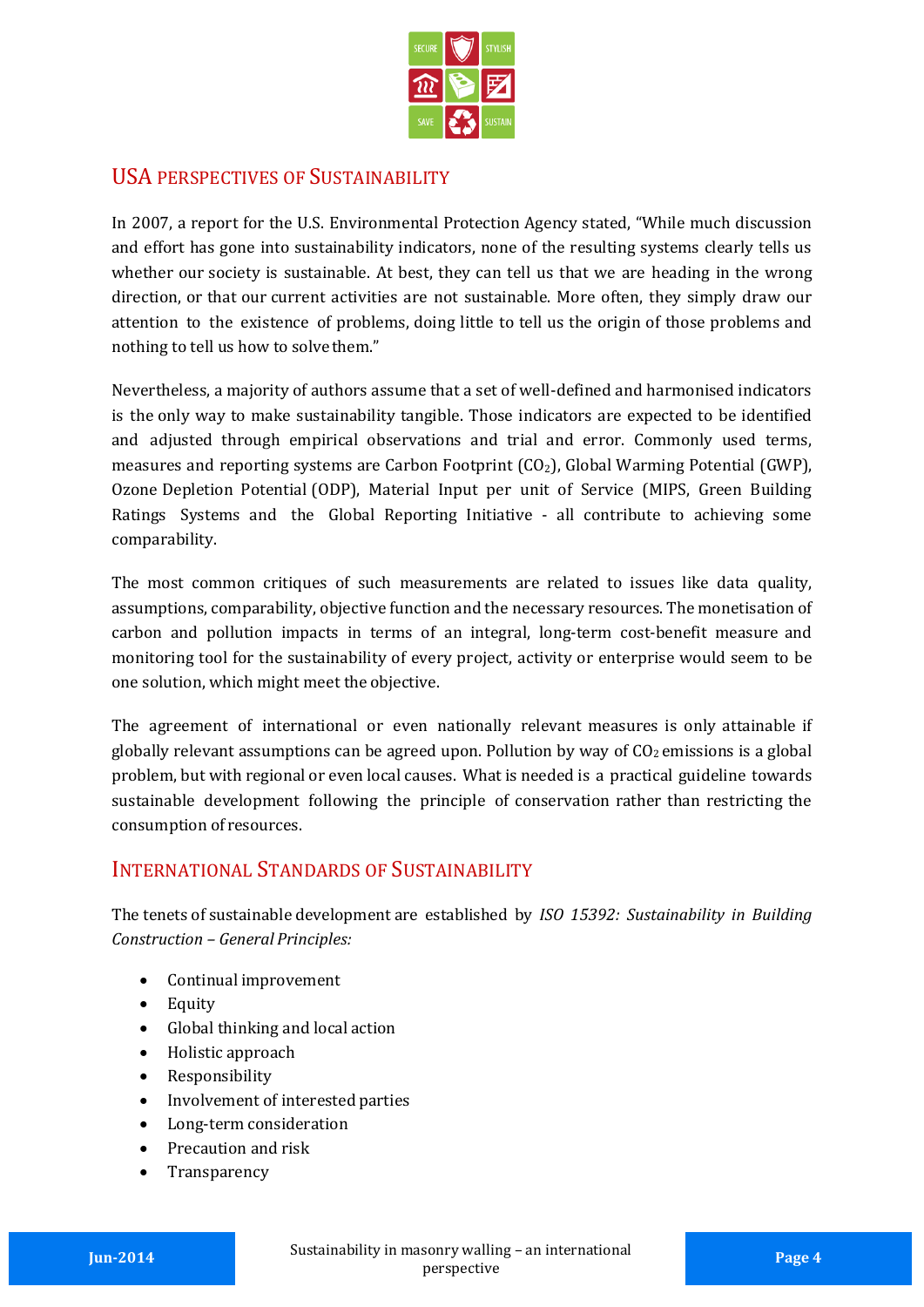

### ISO 15392: SUSTAINABILITY IN BUILDING CONSTRUCTION GENERAL PRINCIPLES

ISO 15392:2008 identifies and establishes general principles for sustainability in buiding construction. It is based on the concept of sustainable development as it applies to the life cycle of buildings and other construction works, from their inception to the end of life.

ISO 15392:2008 is applicable to buildings and other construction works individually and collectively, as well as to the materials, products, services and processes related to the life cycle of buildings and other construction works.

ISO 15392:2008 does not provide levels (benchmarks) that can serve as the basis for sustainability claims. It is not intended to provide the basis for assessment of organizations or other stakeholders. This standard was last reviewed and confirmed in 2014.

Other Standards serving the measurement of Sustainability are:

| ISO 21930:2007   | Sustainability in building construction - Environmental declaration of building<br>products                                                                                  |
|------------------|------------------------------------------------------------------------------------------------------------------------------------------------------------------------------|
| ISO 21931-1:2010 | Sustainability in building construction -- Framework for methods of<br>assessment of the environmental performance of construction works -- Part 1:<br><b>Buildings</b>      |
| ISO 21930:2007   | Sustainability in building construction - Environmental declaration of building<br>products                                                                                  |
| ISO 21929-1:2011 | Sustainability in building construction -- Sustainability indicators -- Part 1:<br>Framework for the development of indicators and a core set of indicators for<br>buildings |
| ISO 23045:2008   | Building environment design -- Guidelines to assess energy efficiency of new<br>buildings                                                                                    |

#### OTHER NATIONAL SYSTEMS

In Japan, the Comprehensive Assessment System for Built Environment Efficiency (CASBEE) is in place, although it is presentlyvoluntary. CASBEE for Cities (for worldwide use) is a tool under development to assess the environmental performance of cities around the world. A pilot version of this tool was released at the 21st Conference of the Parties (COP21) to the United Nations Framework Convention on Climate Change, held in December 2015.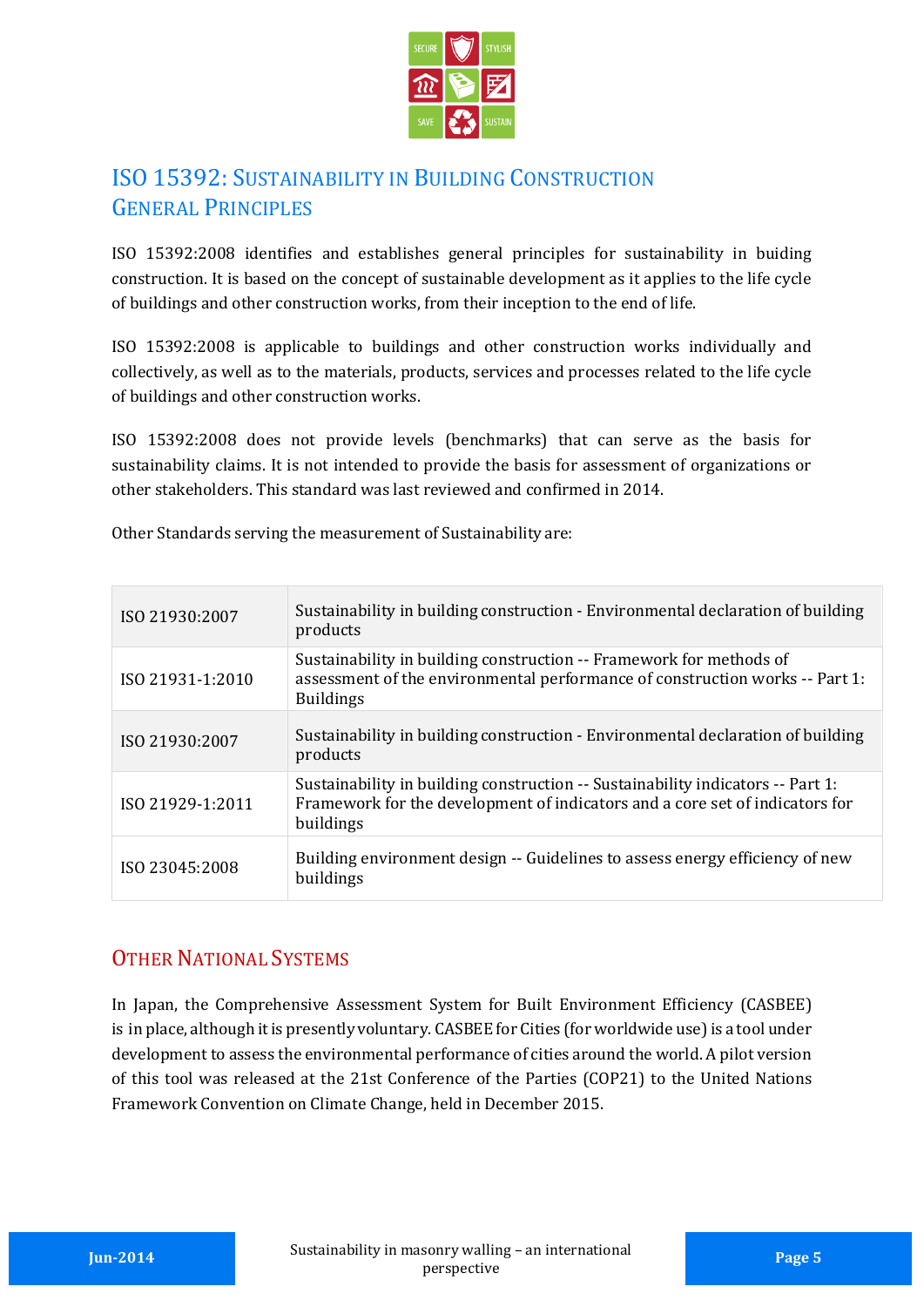

In Europe, **The European Committee for Standardization** is responsible for the development of voluntary horizontal standardised methods for the assessment of the sustainability aspects of new and existing construction works and for standards for the environmental product declaration of construction products.

The standards are generally applicable (horizontal) and relevant for the assessment of integrated performance of buildings over its life cycle.

The standards describe a harmonized methodology for assessment of environmental performance of buildings and life cycle cost performance of buildings as well as the quantifiable performance aspects of health and comfort of buildings.

| <b>Reference, Title</b>                                                                                                                                                                                                                                                                                                                                                              | <b>Publication date</b> |
|--------------------------------------------------------------------------------------------------------------------------------------------------------------------------------------------------------------------------------------------------------------------------------------------------------------------------------------------------------------------------------------|-------------------------|
| CEN/TR 15941:2010 (WI=00350006)<br>Sustainability of construction works - Environmental product<br>declarations - Methodology for selection and use of generic data                                                                                                                                                                                                                  | 2010-05-26              |
| CEN/TR 16970:2016 (WI=00350020)<br>Sustainability of construction works - Guidance for the<br>implementation of EN 15804                                                                                                                                                                                                                                                             | 2016-07-27              |
| CEN/TR 17005:2016 (WI=00350023)<br>Sustainability of construction works - Additional environmental<br>impact categories and indicators - Background information and<br>possibilities - Evaluation of the possibility of adding environmental<br>impact categories and related indicators and calculation methods for<br>the assessment of the environmental performance of buildings | 2016-10-26              |
| EN 15643-1:2010 (WI=00350012)<br>Sustainability of construction works - Sustainability assessment of<br>buildings - Part 1: General framework                                                                                                                                                                                                                                        | 2010-09-22              |
| EN 15643-2:2011 (WI=00350010)<br>Sustainability of construction works - Assessment of buildings - Part<br>2: Framework for the assessment of environmental performance                                                                                                                                                                                                               | 2011-03-02              |

### CEN/TC 350 PUBLISHED STANDARDS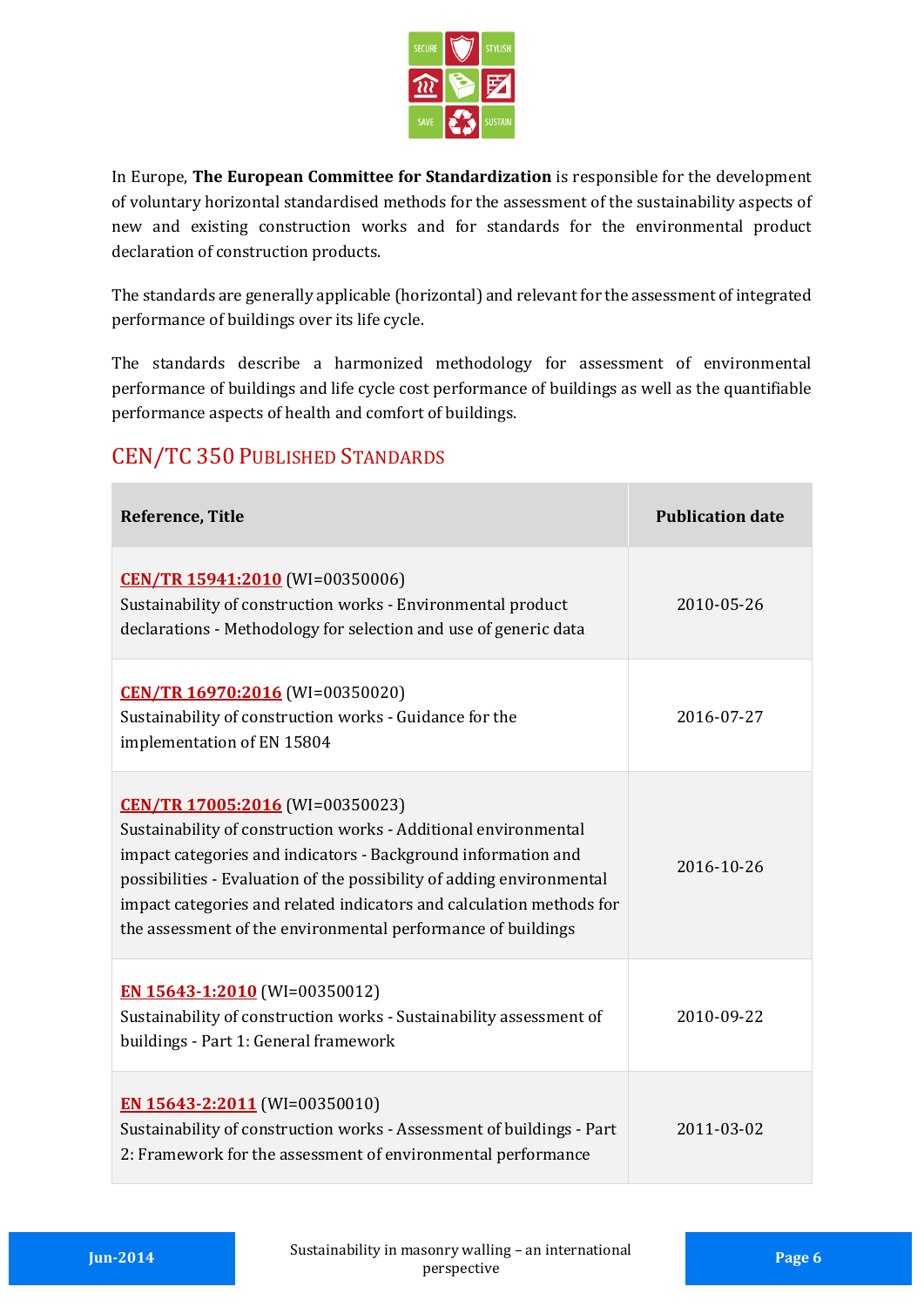

| EN 15643-3:2012 (WI=00350008)<br>Sustainability of construction works - Assessment of buildings - Part<br>3: Framework for the assessment of social performance                       | 2012-01-25 |
|---------------------------------------------------------------------------------------------------------------------------------------------------------------------------------------|------------|
| <b>EN 15643-4:2012</b> (WI=00350009)<br>Sustainability of construction works - Assessment of buildings - Part<br>4: Framework for the assessment of economic performance              | 2012-01-25 |
| EN 15804:2012+A1:2013 (WI=00350019)<br>Sustainability of construction works - Environmental product<br>declarations - Core rules for the product category of construction<br>products | 2013-11-20 |
| EN 15942:2011 (WI=00350013)<br>Sustainability of construction works - Environmental product<br>declarations - Communication format business-to-business                               | 2011-10-19 |
| EN 15978:2011 (WI=00350011)<br>Sustainability of construction works - Assessment of environmental<br>performance of buildings - Calculation method                                    | 2011-11-09 |
| EN 16309:2014+A1:2014 (WI=00350026)<br>Sustainability of construction works - Assessment of social<br>performance of buildings - Calculation methodology                              | 2014-08-20 |
| EN 16627:2015 (WI=00350017)<br>Sustainability of construction works - Assessment of economic<br>performance of buildings - Calculation methods                                        | 2015-06-24 |

#### RELEVANCE TO THE BRICK INDUSTRY AND MASONRY CONSTRUCTION

As European building assessments will require data on products, materials, processes and services, as well as specification of scenarios (exposure, use, lifetime, maintenance, repair, replacements and end-of-life), this information will be required to be provided by suppliers in terms of supply contracts and purchase agreements. This is to be provided as an Environmental Performance Declaration (EPD), which will report on Indices, the definition of which will be established in the EN standards.